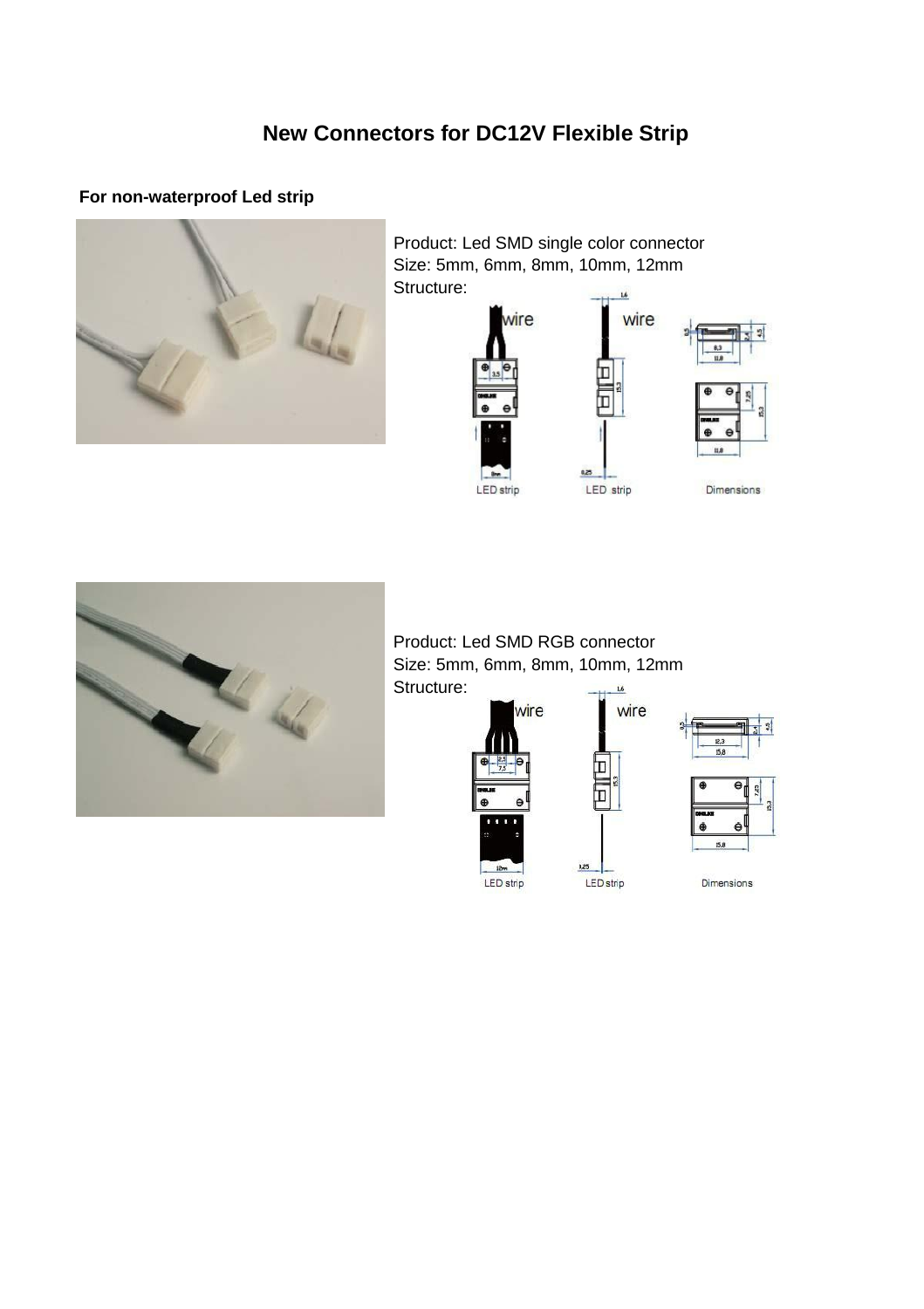#### **Product Assembly Drawings**

#### Connect strip to strip



Step A1 step A2 step A3



Connect strip to power supply



#### **For waterproof Led strip**



Product: transparent waterproof connector with male and femal Voltage: DC0- 24V,(AC110V, 220V) current:1-5A Protection level: IP 67/68 Working temperature:-40℃~120℃

material: Brass +PVC

Structure: female connector with two pins male connector with two pins



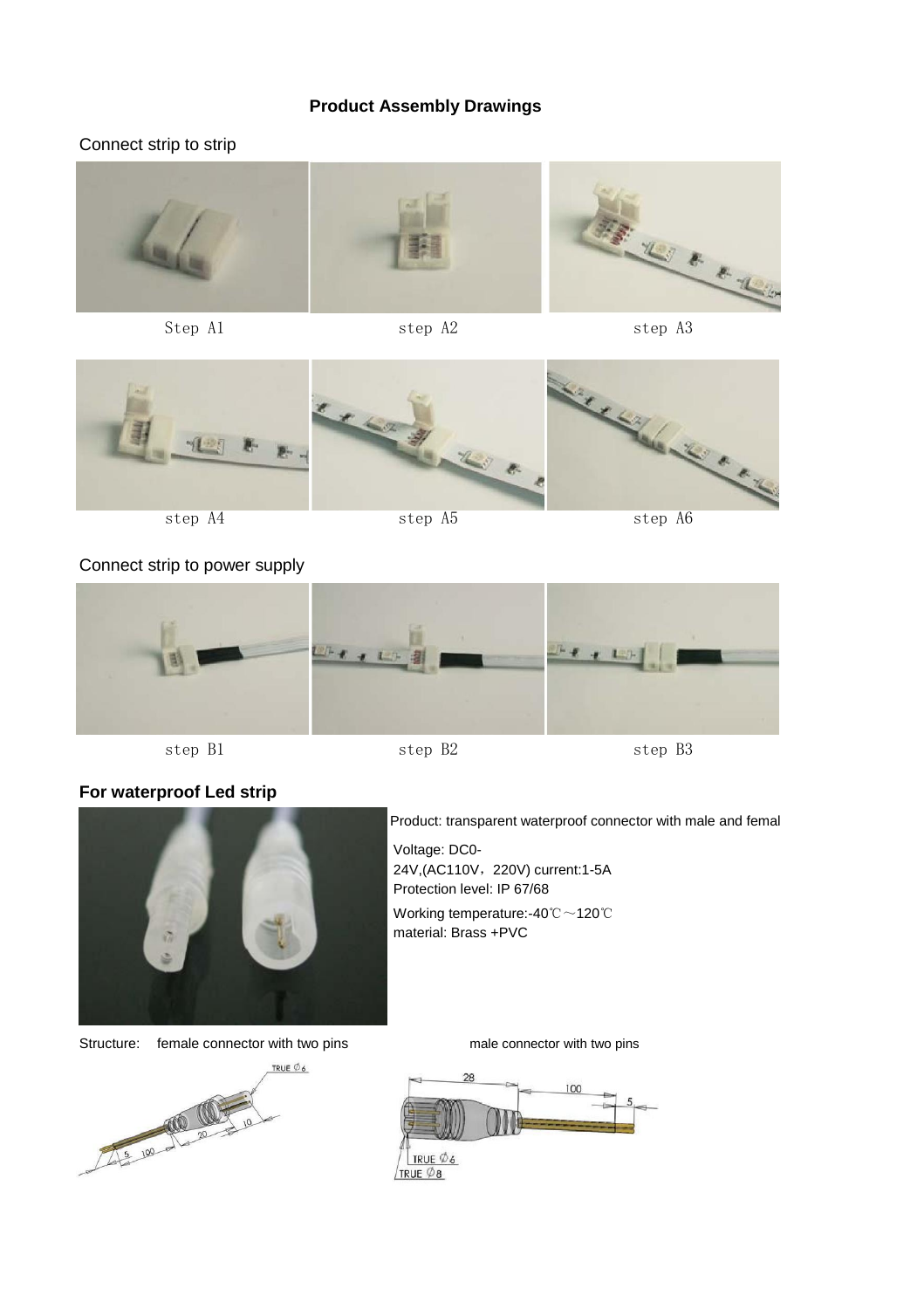

Product: transparent waterproof connector with male and female voltage: DC0-24V,(AC110V, 220V) Current: 1-5A Protection level: IP 67/68 Working temperature:-40℃~120℃ material: Brass +PVC

Structure: female connector male connector





waterproof cap





Product: transparent waterproof connector with male and female voltage: DC0-24V, (AC110V, 220V) Current: 1-5A Protection level: IP 67/68 Working temperature:-40℃~120℃ material: Brass +PVC

Structure: female connector with four pins male connector with four pins waterproof cap



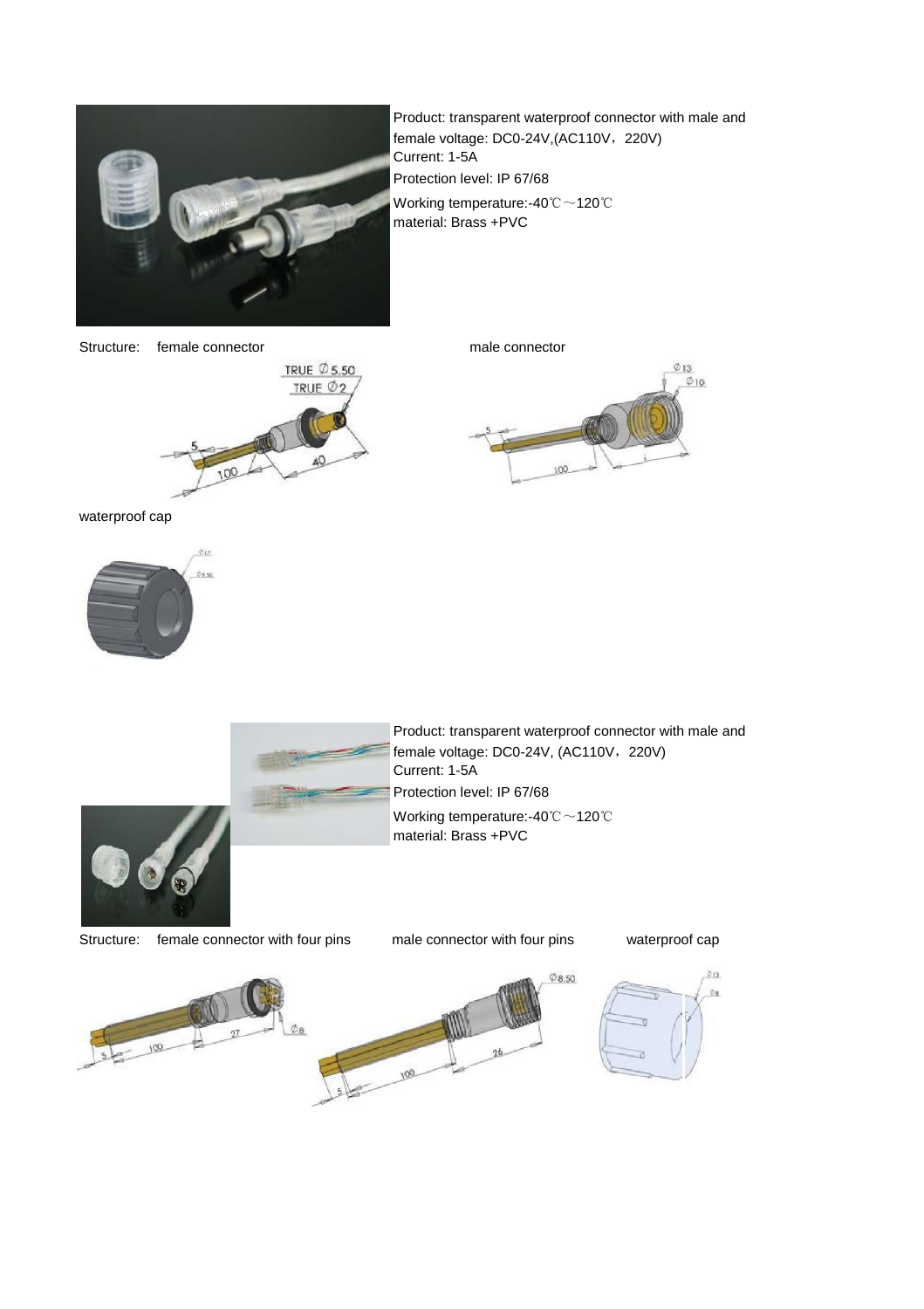# **DC12V Strip Connection**

#### **Non-waterproof connector for RGB strip**





Open the cap of connector insert strip to connector make sure the 4 connection points fixed





close the cap back<br>finished connection<br>finished connection

## **Non-waterproof connector for single color strip**







Open the cap of connector insert strip to connector make sure the 2 connection points fixed





close the cap back for<br>
finished connection<br>
security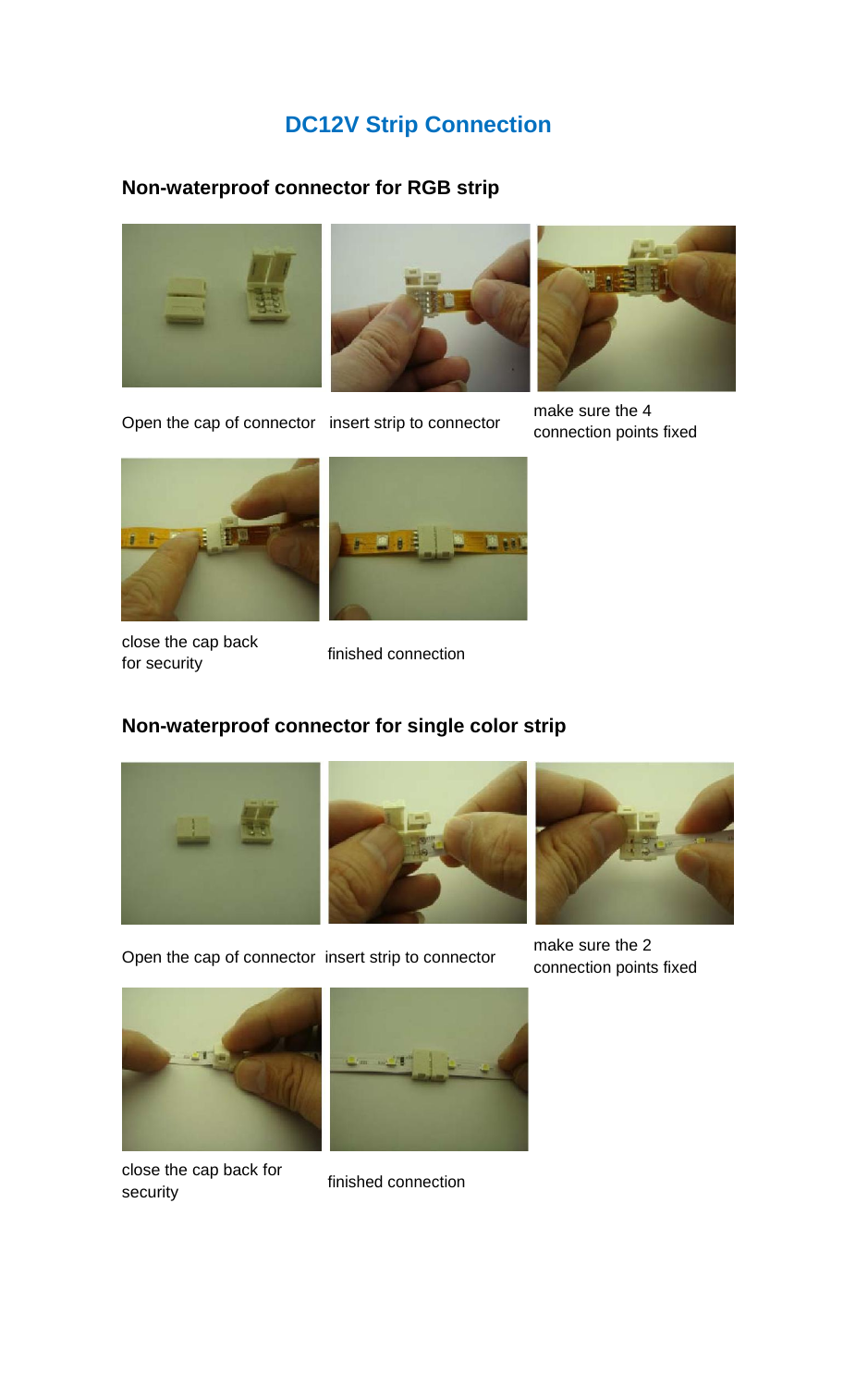## **Non-waterproof connector with unilateral wiring for RGB strip**



connector with unilateral

wiring for RGB strip(4wires) open the cap of connector insert strip to the connector





make sure the 4 close the cap back for finished connection points fixed security finished connection



#### **Non-waterproof connector with unilateral wiring for single color sWULS**



connector with unilateral insert strip to connector,





wiring for single color strip open the cap of connector and make sure the 2 (2 wires) connection point fixed





close the cap back finished connection